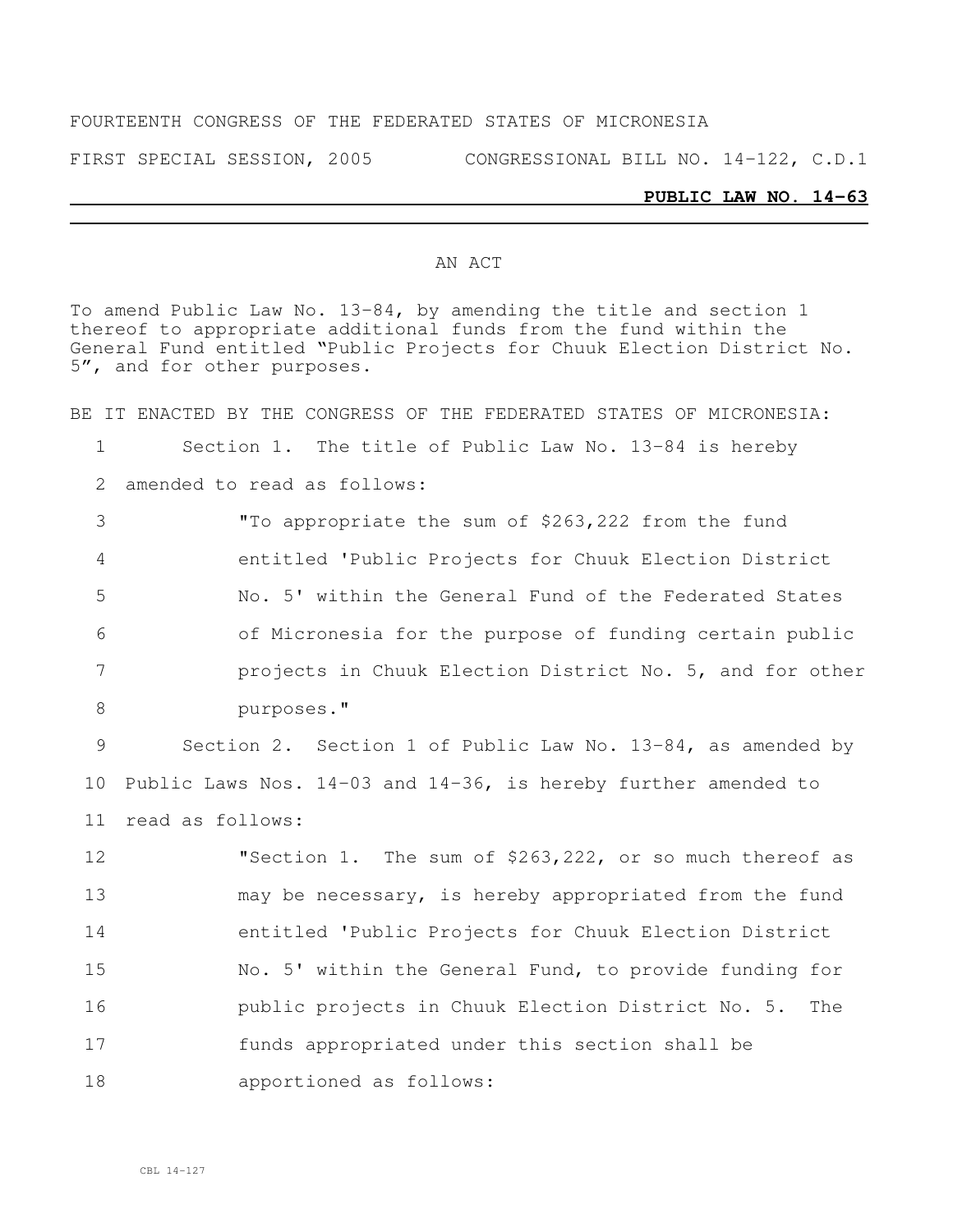# **PC NO. 14-208 PUBLIC LAW NO. 14-63**

| $\mathbf 1$   | (1) Junior high school hot lunch \$          | $-0-$  |
|---------------|----------------------------------------------|--------|
| $\mathbf{2}$  | (2) Tuition, room and board assistance for   |        |
| 3             | students for the Northwest region of Chuuk   |        |
| 4             | at the College of Micronesia main campus     | 16,100 |
| 5             | (3) Strategy/planning meeting of the         |        |
| 6             | leaders of the Northwest region              |        |
| 7             | (a) POL and charter boats                    | 48,400 |
| $8\,$         | (b) Travel allowance and rental              | $-0-$  |
| $\mathcal{G}$ | (c) Supplies and materials                   | $-0-$  |
| 10            | (d) Venue rental and refreshments.           | $-0-$  |
| 11            | (4) Replanting and rehabilitation project    |        |
| 12            | for all thirteen islands in Halls, Weito and |        |
| 13            | Pattiw Islands                               |        |
| 14            | (a) POL and charter boats                    | 20,000 |
| 15            | (b) Packing materials                        | 500    |
| 16            | (c) Planting materials cost                  | 5,000  |
| 17            | (5) Supplemental copra subsidy, to be        |        |
| 18            | distributed on the basis of weight of        |        |
| 19            | semi-processed copra                         | $-0-$  |
| 20            | (6) Development Authority operations,        |        |
| 21            | contractual services                         | 28,000 |
| 22            | (7) Costs of referral, pharmaceuticals       |        |
| 23            | and repatriation of human remains            | 35,000 |
| 24            | (8) Medicine and medical supplies            |        |
| 25            | Cost of medicine<br>a)                       |        |

of 3